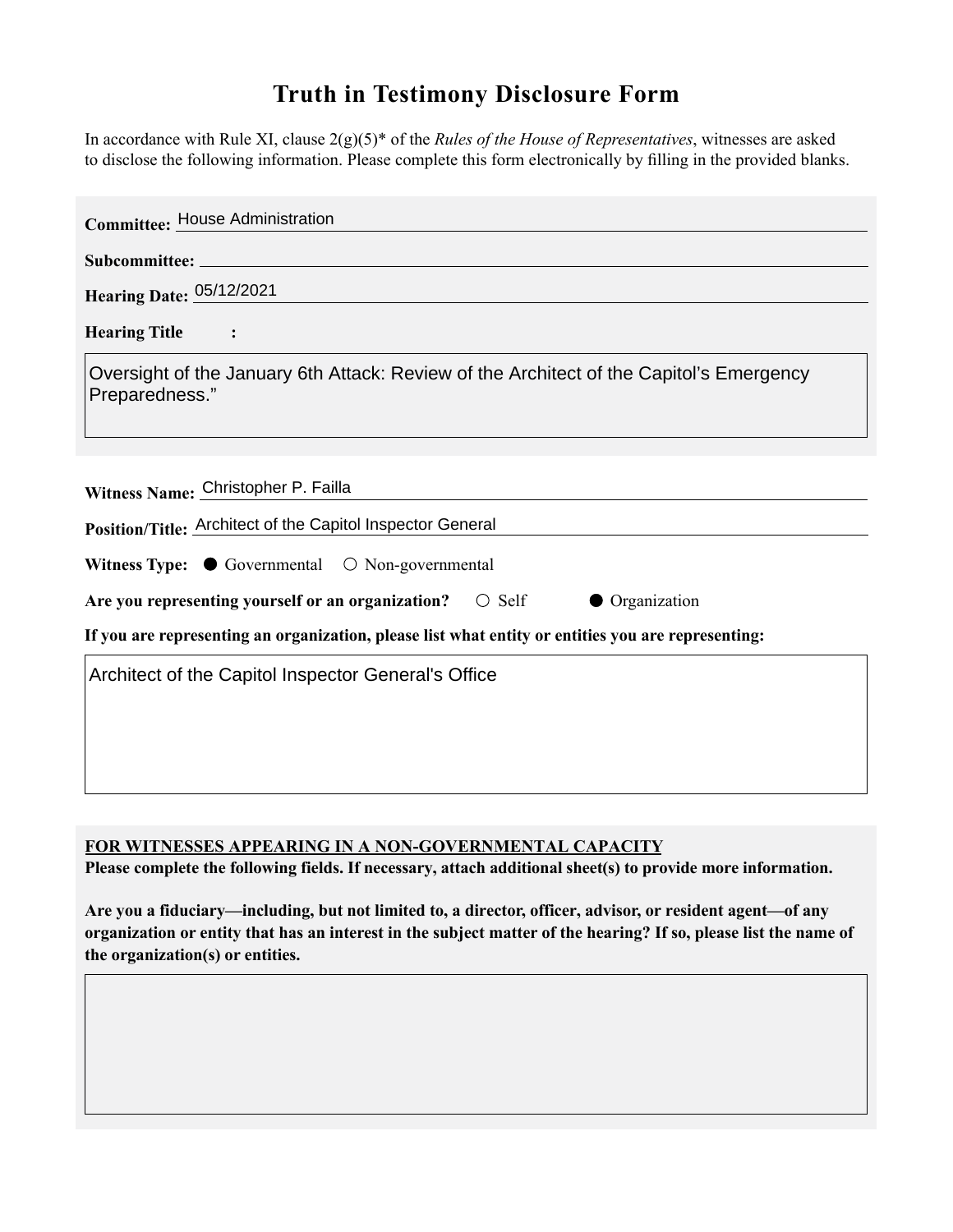**Please list any federal grants or contracts (including subgrants or subcontracts) related to the hearing's subject matter that you, the organization(s) you represent, or entities for which you serve as a fiduciary have received in the past thirty-six months from the date of the hearing. Include the source and amount of each grant or contract.** 

**Please list any contracts, grants, or payments originating with a foreign government and related to the hearing's subject that you, the organization(s) you represent, or entities for which you serve as a fiduciary have received in the past thirty-six months from the date of the hearing. Include the amount and country of origin of each contract or payment.** 

## **Please complete the following fields. If necessary, attach additional sheet(s) to provide more information.**

 $\exists$  I have attached a written statement of proposed testimony.

 $\subseteq$  I have attached my curriculum vitae or biography.

**\***Rule XI, clause 2(g)(5), of the U.S. House of Representatives provides:

(5)(A) Each committee shall, to the greatest extent practicable, require witnesses who appear before it to submit in advance written statements of proposed testimony and to limit their initial presentations to the committee to brief summaries thereof.

(B) In the case of a witness appearing in a non-governmental capacity, a written statement of proposed testimony shall include— (i) a curriculum vitae; (ii) a disclosure of any Federal grants or contracts, or contracts, grants, or payments originating with a foreign government, received during the past 36 months by the witness or by an entity represented by the witness and related to the subject matter of the hearing; and (iii) a disclosure of whether the witness is a fiduciary (including, but not limited to, a director, officer, advisor, or resident agent) of any organization or entity that has an interest in the subject matter of the hearing.

(C) The disclosure referred to in subdivision (B)(iii) shall include— (i) the amount and source of each Federal grant (or subgrant thereof) or contract (or subcontract thereof) related to the subject matter of the hearing; and (ii) the amount and country of origin of any payment or contract related to the subject matter of the hearing originating with a foreign government.

(D) Such statements, with appropriate redactions to protect the privacy or security of the witness, shall be made publicly available in electronic form 24 hours before the witness appears to the extent practicable, but not later than one day after the witness appears.

House Administration